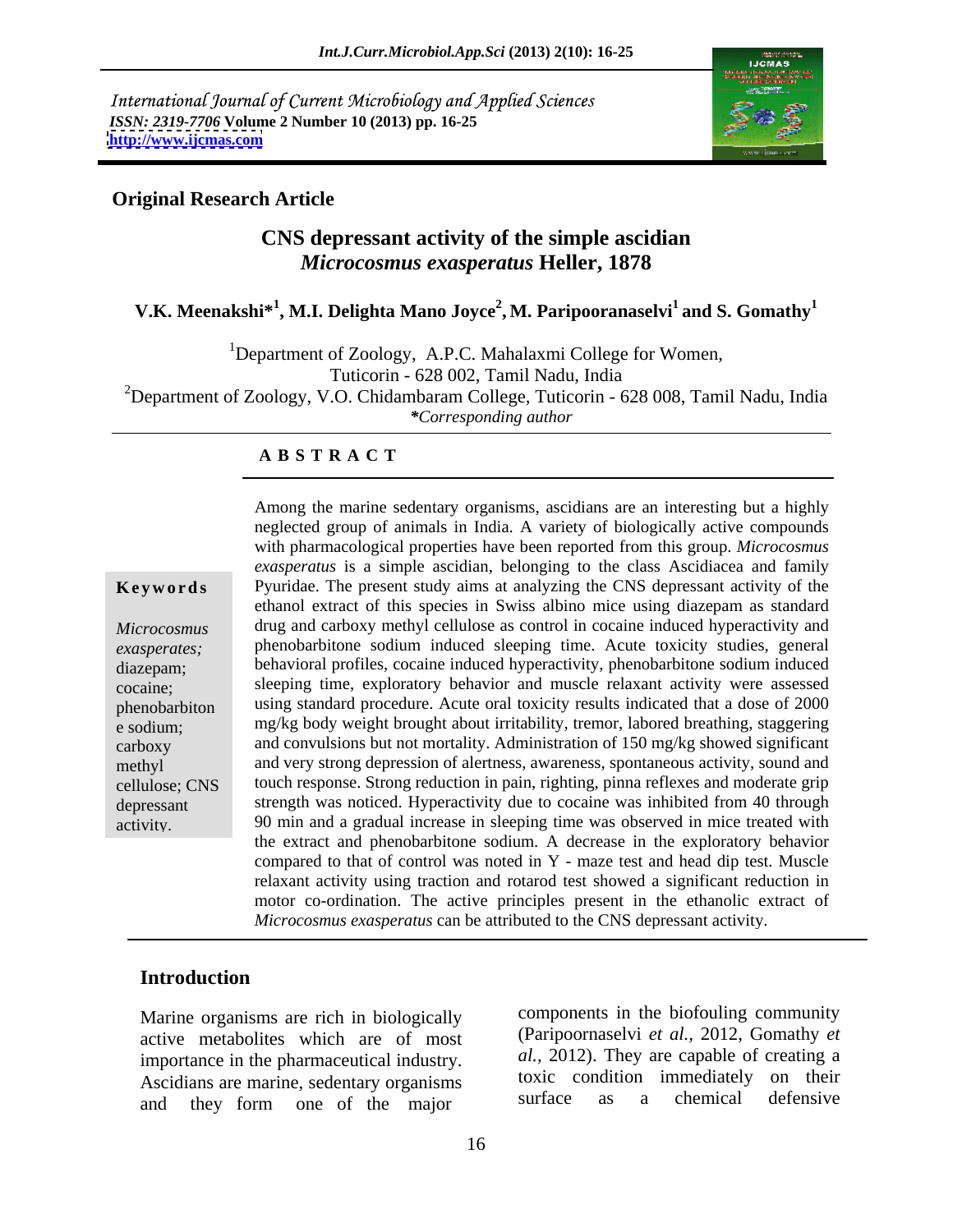mechanism which prevents the attachment Systematic position of other biofouling organisms (Martin and<br>
Bernard 1991) Microcosmus exasperatus Phylum: Chordata. Bernard, 1991). *Microcosmus exasperatus* is a simple ascidian belonging to the family pyuridae. It is a continuous breeder occurring in the coastal regions of Family: Pyuridae, G<br>Tuticorin. Various studies such as Species: exasperates. Tuticorin. Various studies such as chemical screening (Meenakshi *et al.,* 2012a,b), anti-bacterial activity **Preparation of powder and extract** (Senthamarai *et al.,* 2012), acute and subchronic oral toxicity (Meenakshi *et al.,* 2012c), anti diabetic activity (Meenakshi *et al.,* 2012d) have been carried out so far. Review of literature reveals that CNS depressant activities have been carried out with many species of plants (Srikanth and Muralidharan 2009, Urmilesh *et al.,* 2011, Deepika *et al.,* 2013,) and two species of colonial ascidians (Rajasekaran *et al.,* 2003, Rajesh and Murugan, 2013). But CNS depressant activity of *Microcosmus exasperatus* has not been attempted at all and hence the present study was designed.

*Microcosmus exasperatus* was collected from Tuticorin harbor area with the help of Clean water and standard pellet diet "ad SCUPA diver and identified A vougher libitum" (Sai Durga Animal feed. SCUBA diver and identified. A voucher specimen AS 2240 has been deposited in the museum, Department of Zoology,<br>A P.C. Mahalaxmi College For Women Standard drugs A.P.C. Mahalaxmi College For Women, Tuticorin (Plate 1).

### **Plate.1** *Microcosmus exasperatus*



### **Systematic position**

Phylum: Chordata, Subphylum: Urochordata, Class: Ascidiacea, Order: Pleurogona, Sub order: Stolidobranchia, Family: Pyuridae, Genus: *Microcosmus*,

The animals were cleaned with sea water, dried at 45<sup>°</sup> C and homogenized to get a coarse powder which was stored in an air tight container. The extract was prepared from 100 g powder with ethanol as solvent using soxhlet apparatus and cooled to room temperature. It was evaporated in a rotary evaporator to get a residue which was utilized for further investigations.

### **Experimental animal**

**Materials and Methods** PSG institute of Medical Science, Animal material **Animal material** and the standard laboratory conditions, with Swiss albino mice weighing  $20 - 25$  g were purchased from the animal house, Coimbatore, India. They were maintained constant 14 hours of darkness, 10 hours of light cycle, and temperature  $(25\pm2^{\circ} \text{ C})$ . Clean water and standard pellet diet "ad libitum" (Sai Durga Animal feed, Bangalore, India) were given to them.

## **Standard drugs**

Diazepam - 5 mg/kg (Lupin laboratories Ltd., India), Carboxy methyl cellulose - 5% (SRL Laboratories Ltd., India), Cocaine - 40 mg/kg (M.M. Pharma, New Delhi, India) and Phenobarbitone sodium - 40 mg/kg (Rhone-Poulenc India Ltd., India)

### **Acute toxicity studies**

The acute oral toxicity studies (OECD 423 guidelines) were carried out by the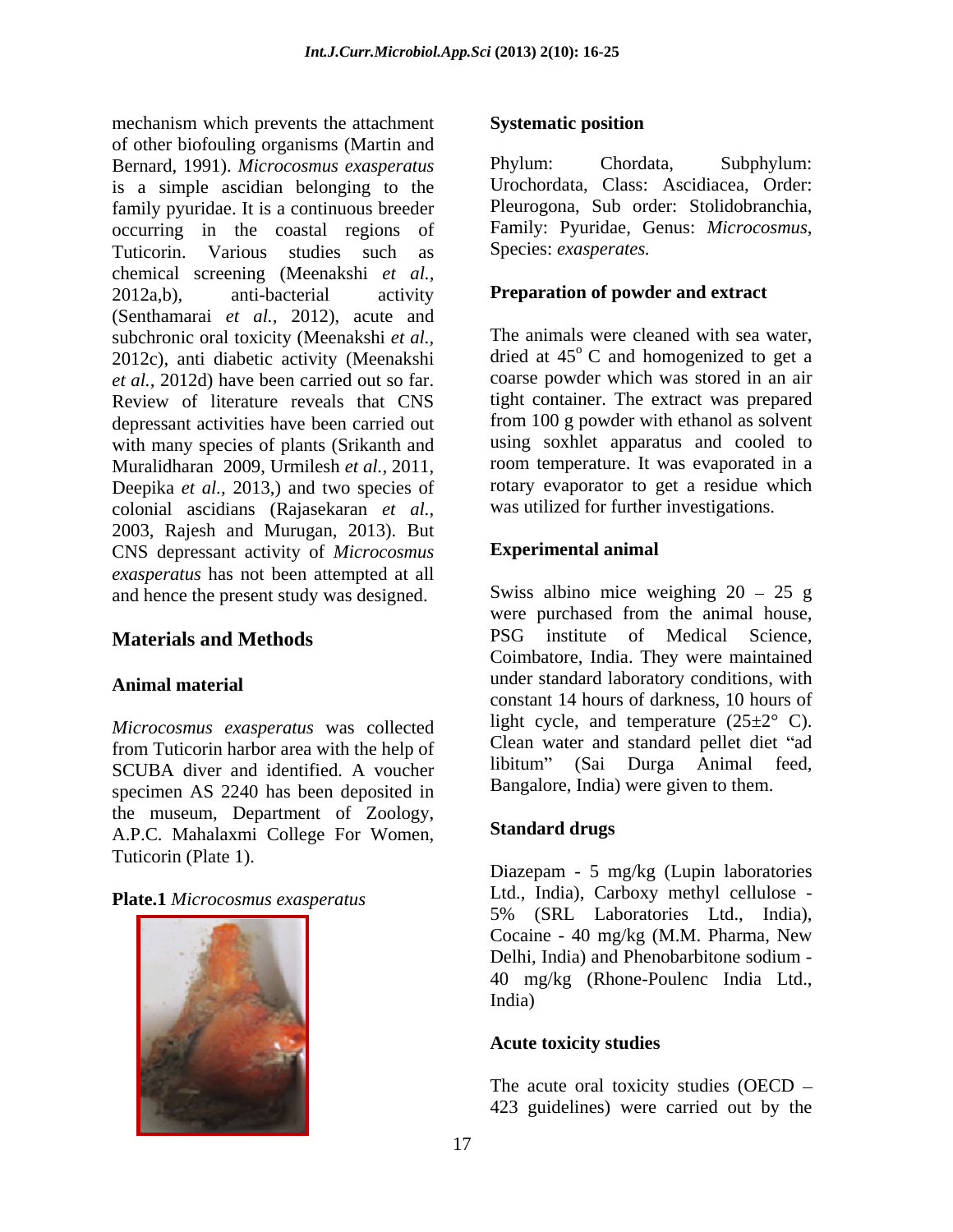acute class method (OECD, 2002). Adult Spontaneous activity was noted by Swiss albino mice of either sex weighing keeping the animal in a bell jar. Moderate 20-25 g were used. Three animals were activity was scored as  $(++)$  and strong selected and 2000 mg/kg bw of the activity as  $(++)$ . If there is little motion, ethanolic extract of *Microcosmus* the score was (+), while if the animal *exasperatus* was given orally using intra gastric catheter to overnight fasted mice. They were observed continuously for any gross behavioral changes and toxic  $(+++)$ . The animals were removed from manifestations like hypersensitivity, the jar and placed on a table and a similar grooming, convulsions, sedation, test was performed with the same scoring hypothermia and mortality during the first three hours. If no mortality was observed the experiment was repeated with the same dose of the extract for 7 more days. There after the animals were continuously monitored at regular intervals for fourteen days. Sub- lethal doses of 50,100 and 150 mg/kg bw were used for the following

## **General behavioral profiles**

The general behavioral profiles were carried out by the standard procedure of (Dixit *et al.,* 1979). The animals were randomly grouped into 5 (n=8). Group I received 5% CMC and acted as control. Group II, III, IV, V were administered Righting, pinna reflex with 50, 100, 150 mg/kg of the extract of the *Microcosmus exasperatus* and 5 mg/kg<br>of diazapam respectively using intraction concentration of the extract of of diazepam respectively using intra gastric catheter. The animals were *Microcosmus exasperatus* on the day of monitored at an interval of 30 minutes for the first one hour and thereafter hourly for the next 4 hours for the following parameters.  $\qquad \qquad$  of white iron kept at 30 $\degree$  C. If the animal

Alertness, awareness, spontaneous activity The alertness and awareness was recorded visually by placing the animal in different positions and its ability to orient itself<br>without burns or falls. The normal **Grip strength** without bumps or falls. The normal behavior was scored as  $(-)$ , little activity  $(+)$ , moderate flexibility  $(++)$ , strong response  $(++)$ , and abnormal restlessness  $(+++).$  Todents. This was noted as the time taken

sleeps, it was scored as  $(-)$ . Excessive or very strong inquisitive behavior like constant walking or running was scored as  $(+++)$ . The animals were removed from (Turner, 1965).

## **Sound, touch, pain response**

experiments.<br>
graded and scored. The mice were touched Swiss albino mice normally utter no sound. Vocalization on stimulation is an indication of a noxious stimulus. Absence of sound response on treated mice is on various parts of the body like side of the neck, abdomen and groin with a pencil or forceps to record the touch response. A small artery clamp was attached to the base of the tail in order to grade and record the pain response of the mice.

# **Righting, pinna reflex**

Groups of mice were treated with different concentration of the extract of experiment. At an interval of 15, 30, and 60 minutes, each mouse was placed gently on its back on an undulated surface made remained on its back for 30 s, it indicates a loss of righting reflex. By touching the center of pinna with a hair or other fine instrument the reflex was examined.

# **Grip strength**

It is used for assessing the muscular strength or neuromuscular function in rodents. This was noted as the time taken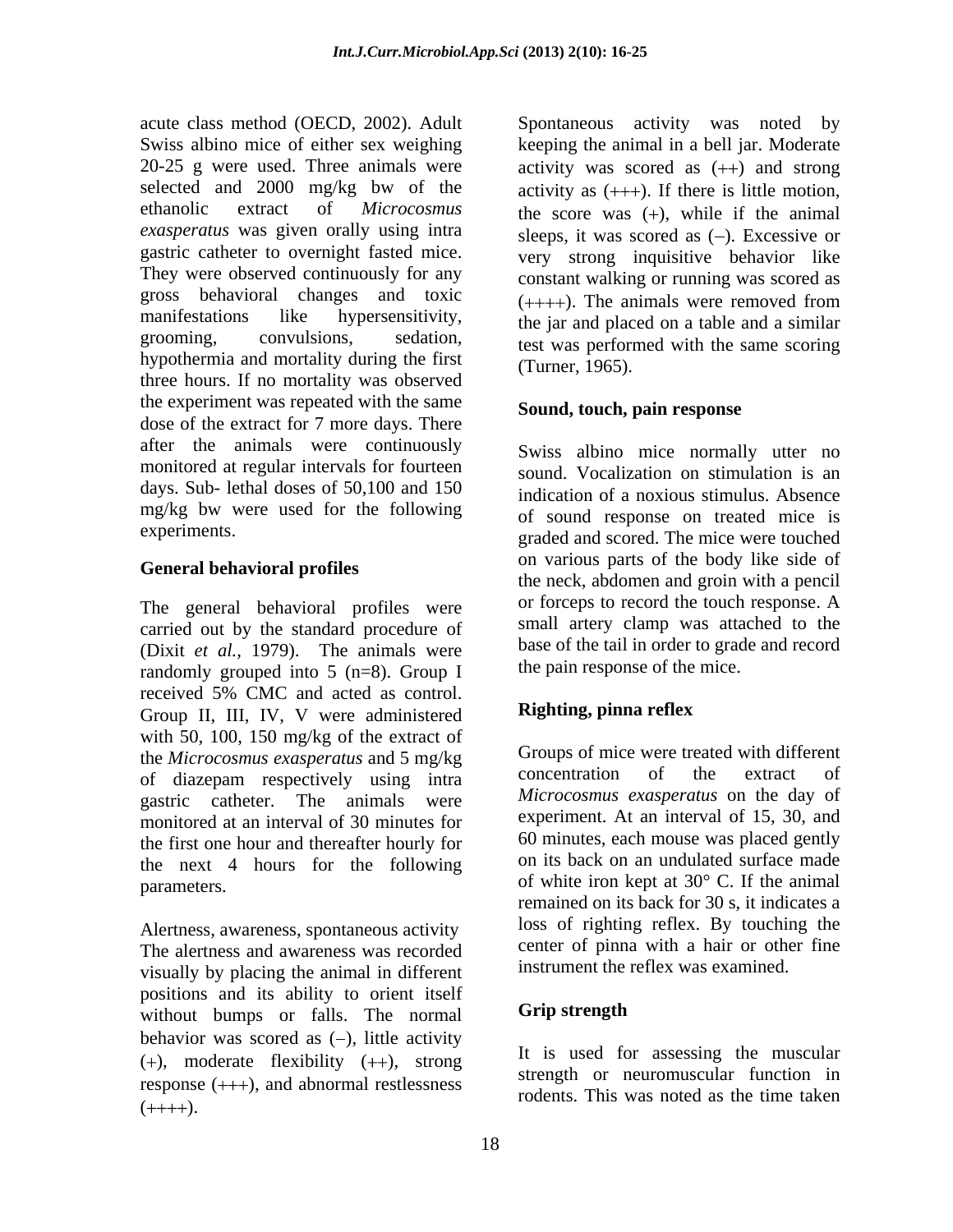by the animal to grasp the pencil in the

The animals were divided into four groups run way (33 cm x 38 cm x 13cm) of eight (n=8). Group I was given the individually for 3 minutes. The numbers of vehicle (CMC 5%) and II, III and group maze with all 4 feet (an 'entry') were IV were administered with 50, 100, 150 mg/kg extract of *Microcosmus exasperatus* for 15 days. After 30 minutes of habituation period, the animals were treated with cocaine (40 mg/kg) and were The curiosity of mice can be evaluated kept in the activity cages for duration of using head dip test. Five groups of albino 90 minutes. Activity was measured as mice (n=8) were placed on top of a light beam interruptions at a gap of per 10 wooden box with 16 evenly spaced holes,

The animals were divided into four groups of eight (n=8). Group I acted as control, period of 3 minutes (Tomkiewicz*et al.,* group II, III and IV received 50, 100 and 1971). 150 mg/kg bodyweight of the extract. were given 40 mg/kg phenobarbitone sodium, intraperitonealy 30 minutes after the administration of extract of *Microcosmus*  It was studied by using traction and *exasperatus*. 1 ml of 5% CMC was used as a vehicle control. The sleeping time was recorded, and measured as the time interval between the loss and regaining of the righting reflex (Dandiya and By placing the fore paws of the mice on a

The experimental animals were divided (1 ml of 5% CMC), extract of The groups were injected with CMC,

horizontal position and to drop it on the 100, 150 mg/kg) diazepam (5 mg/kg i.p) table. respectively on the test day. The **Cocaine induced hyperactivity** of 30 minutes for 2 hours. The animals extract of *Microcosmus exasperatus* (50, experiment was carried out at an interval were placed in a symmetrical  $Y - shaped$ counted (Rushton *et al.,* 1961).

# **Head dip test**

minutes (Chung *et al.*, 2002). **after the administration of vehicle** (1ml of **Phenobarbitone sodium induced** *exasperatus* (50, 100, 150 mg/kg) and **sleeping time** diazepam (5 mg/kg, i.p) respectively. The 5% CMC), extract of *Microcosmus*  number of times each animal dipped its head into the holes was counted for the 1971).

## **Muscle relaxant activity**

rotarod test.

# **Traction test**

Collumbine, 1956). small twisted wire, rigidly supported **Exploratory behavior Exploratory behavior Exploratory behavior Exploration** to perform the traction test. Normally the This was performed in mice using  $Y -$  place at least one hind foot on the wire maze and head dip tests. (within 5 s) when allowed hanging free. **Y**- maze test screened previously. On the 15<sup>th</sup> day, 30 into five groups of 8 albino mice in each. *Microcosmus exasperatus* (50, 100, 150 above the bench top, screening was done mice grasp the wire with the fore paws and Five groups of animals  $(n=8)$  were  $\mu$ <sup>th</sup> day, 30 minutes after the administration of vehicle (1 ml of 5% CMC), extract of mg/kg) and diazepam (5 mg/kg) were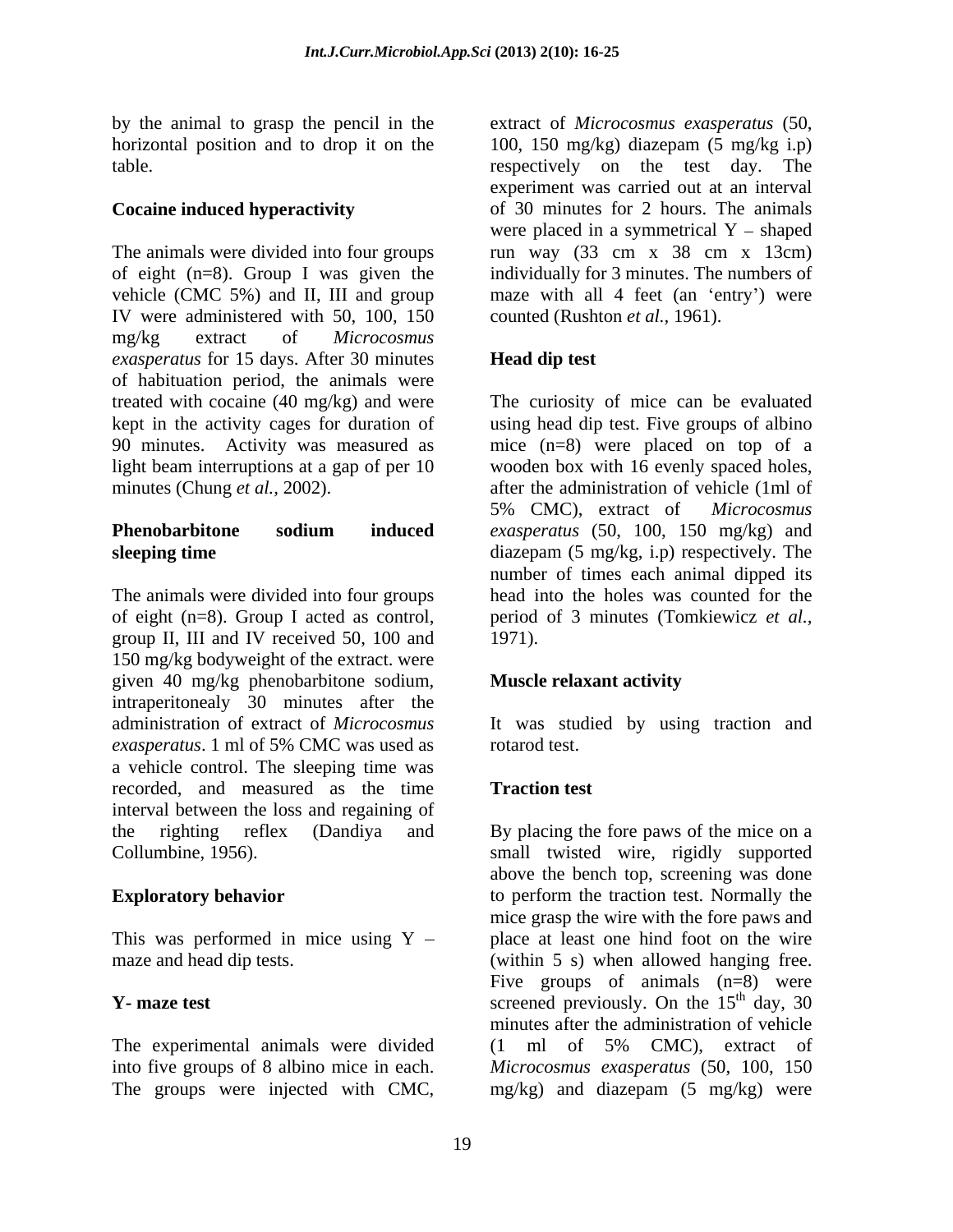rod (32 mm diameter) rotating at a speed of 16 rpm (Model 7600; Ugo Basile). The animals capable of remaining on the top for 3 minutes or more, in 3 successive trials were selected. They were divided into 5 groups (n=8). After administering

statistical analysis was done by one- way analysis of variance (ANOVA) followed by Dunnet's test. P values less than 0.05

*Microcosmus exasperatus* did not show any mortality during the 24 hour experimental duration. This single dose induced irritability, tremor, labored breathing, staggering and convulsions but not mortality, indicating its safety. Earlier

given. Inability to put up at least one hind reports on sub chronic oral toxicity foot is considered as failure in the traction conducted for a period of 14 days showed test (Rudzik *et al.,* 1973). no adverse effect on liver and renal **Rotarod test it can be concluded that ethanolic extract** It is used to evaluate the activity of drugs at the highest limit dose of 2000 mg/kg interfering with motor coordination. Fresh bw. Further experiments were carried out mice were placed on a horizontal wooden by selecting sub lethal doses of 50, 100, function (Meenakshi *et al.,* 2012c). Hence of *Microcosmus exasperatus*, is nontoxic and 150 mg/kg

### . **General behavioural profiles**

the test doses, the animals were placed on are presented in table1. The extract at a the rod at an interval of 30 minutes for  $2\frac{1}{2}$  dose of 150 mg/kg produced strong hours duration. If the animals failed more response to alertness and awareness. than once to remain on the rotarod for 3 Spontaneous activity, sound and touch minutes they were considered to have responses of the animal showed a passed in the test (Dunham and Miya, significant and very strong depression. 1957). Strong reduction in pain, righting, pinna **Statistical analysis** strength was recorded. The general Values are expressed as mean  $\pm$  SEM. The administered with highest dose of the were considered to be significant. of different plant species has shown that **Results and Discussion Example 2** depressant activity (Srikanth and Studies on the CNS depressant activity the extract of *Microcosmus exasperatus* with the ethanolic extract of *Microcosmus*  has shown the presence of both these *exasperatus* showed the following results. compounds suggesting a similar role in Acute toxicity studies these sedentary ascidians. A block in Administration of 2000 mg/kg body the afferent pathway can be attributed to weight of the ethanolic extract of the strong reduction in pinna reflex The results obtained for different parameters of general behavioral profiles reflex, and moderate response in grip behavioral profile of the mice extract was similar to that of those treated with the standard drug Investigations carried out with the extract compounds like saponins and triterpenoids may be responsible for the CNS depressant activity (Srikanth and Muralidharan 2009). Chemical analysis of synaptic transmission of nerve impulse in (Ramanathan *et al.,* 2008).

# **Cocaine induced hyperactivity**

The inhibition of hyperactivity in mice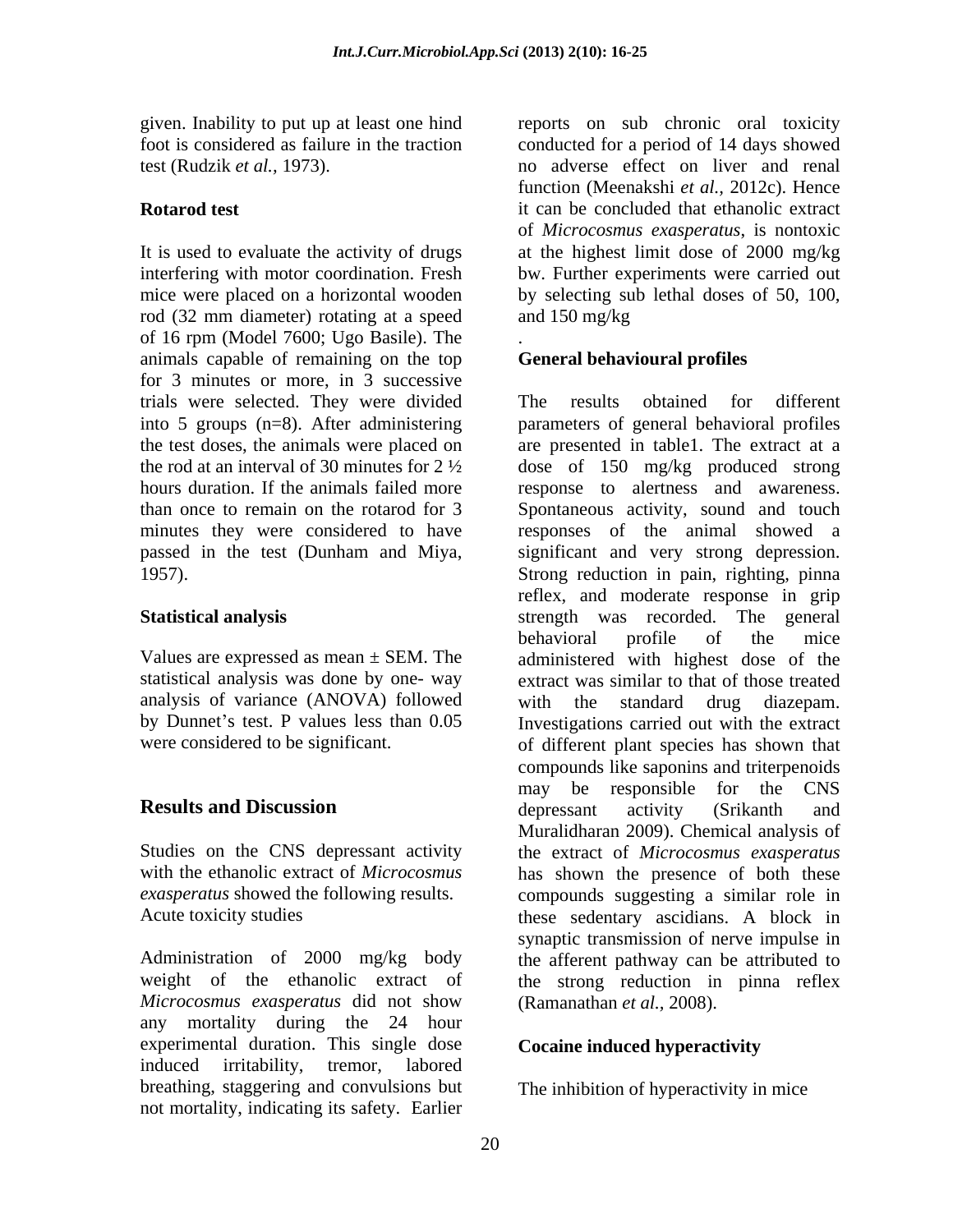| <b>Behaviour type</b> | Group 1                           | <b>Group II</b> | <b>Group III</b>    | $\blacksquare$ Group IV | Group              |
|-----------------------|-----------------------------------|-----------------|---------------------|-------------------------|--------------------|
|                       | CMC(1 ml)                         | 50 mg/kg        | $100 \text{ mg/kg}$ | $150 \text{ mg/kg}$     | Diazepam (5 mg/kg) |
| Alertness             | <b>Contract Contract Contract</b> | $++$            | $++$                | $+++$                   | $+++$              |
| Awareness             | <b>Contract Contract Contract</b> | $++$            | $++$                | $+++$                   | $+++$              |
| Spontaneous activity  | <b>Common Common</b>              |                 | $++$                | $++++-$                 | $++++-$            |
| Sound response        | $\sim$                            | $++$            | $++$                | $++++$                  | $++++-$            |
| Touch response        | <b>Common</b>                     | $++$            | $+++$               | $++++-$                 | $++++-$            |
| Pain response         | $\sim$                            | $++$            | $++$                | $+++$                   | $++++-$            |
| Righting reflex       | <b>Common</b>                     |                 | $+++$               | $+++$                   | $++++-$            |
| Pinna reflex          | $\sim$                            | $++$            | $++$                | $+++$                   | $++++-$            |
| Grip strength         | $\sim$                            | $++$            |                     | $++$                    | $++++-$            |

**Table.1** Effect of *Microcosmus exasperatus* on general behavioural profiles

 $(-)$  No effect;  $(+)$  slight depression;  $(++)$  moderate depression;  $(++)$  strong depression;  $(+++)$  very strong depression; n=8.

**Table.2** Effect of *Microcosmus exasperatus* on cocaine induced hyperactivity

| No. of light           | Group I             | Group II                         | Group III                         | Group IV            |
|------------------------|---------------------|----------------------------------|-----------------------------------|---------------------|
| Interruptions at an    |                     |                                  |                                   |                     |
| interval of 10 minutes | $CMC(1 \text{ ml})$ | $50 \frac{\text{mg}}{\text{kg}}$ | $100 \frac{\text{mg}}{\text{kg}}$ | $150 \text{ mg/kg}$ |
| 10                     | $185 \pm 2.48$      | $195 \pm 1.27$                   | $185 \pm 1.53$                    | $180 \pm 2.25$      |
| 20                     | $164 \pm 1.48$      | $180 \pm 1.39*$                  | $175 \pm 1.17*$                   | $135 \pm 1.62*$     |
| 30                     | $145 \pm 1.92$      | $160 \pm 1.28*$                  | $135 \pm 1.33*$                   | $120 \pm 1.07*$     |
| 40                     | $160 \pm 1.44$      | $125 \pm 1.66*$                  | $110 \pm 1.54*$                   | $105 \pm 1.38*$     |
| 50                     | $180 \pm 1.41$      | $120 \pm 1.54*$                  | $80 \pm 1.30*$                    | $100 \pm 1.54*$     |
| 60                     | $140 \pm 1.34$      | $110 \pm 1.59*$                  | $75 \pm 1.56*$                    | $90 \pm 1.21*$      |
| 70                     | $110 \pm 1.56$      | $95 \pm 1.18*$                   | $65 \pm 1.33*$                    | $70 \pm 0.65*$      |
| 80                     | $105 \pm 1.32$      | $80 \pm 1.75*$                   | $60 \pm 1.27*$                    | $50 \pm 0.37*$      |
| 90                     | $95 \pm 1.55$       | $75 \pm 1.58*$                   | $40 \pm 1.78*$                    | $40 \pm 0.94*$      |

Data represented as number of entries in 3 minutes; mean $\pm$  S.E.M, (n=8). Significance between control and extract treated groups.  $*$  p <0.05

|                            | induced sleeping time |                     |
|----------------------------|-----------------------|---------------------|
| Treatment                  | Groups/Dose           | Sleeping time (min) |
|                            | mg/kg<br>$\sim$       |                     |
| <b>CMC</b>                 | I - 5% 1ml            | $53 \pm 1.88$       |
| Extract+<br>phenobarbitone | $II - 50$             | $94 \pm 2.68*$      |
| Sodium                     | $III - 100$           | $103 \pm 3.37*$     |
|                            | IV - 150              | $118 \pm 2.21*$     |

**Table.3** Effect of *Microcosmus exasperatus* on phenobarbitone sodium

Data represented as mean $\pm$  S.E.M, (n=8). Significance between control and extract treated groups.  $*$  p < 0.05.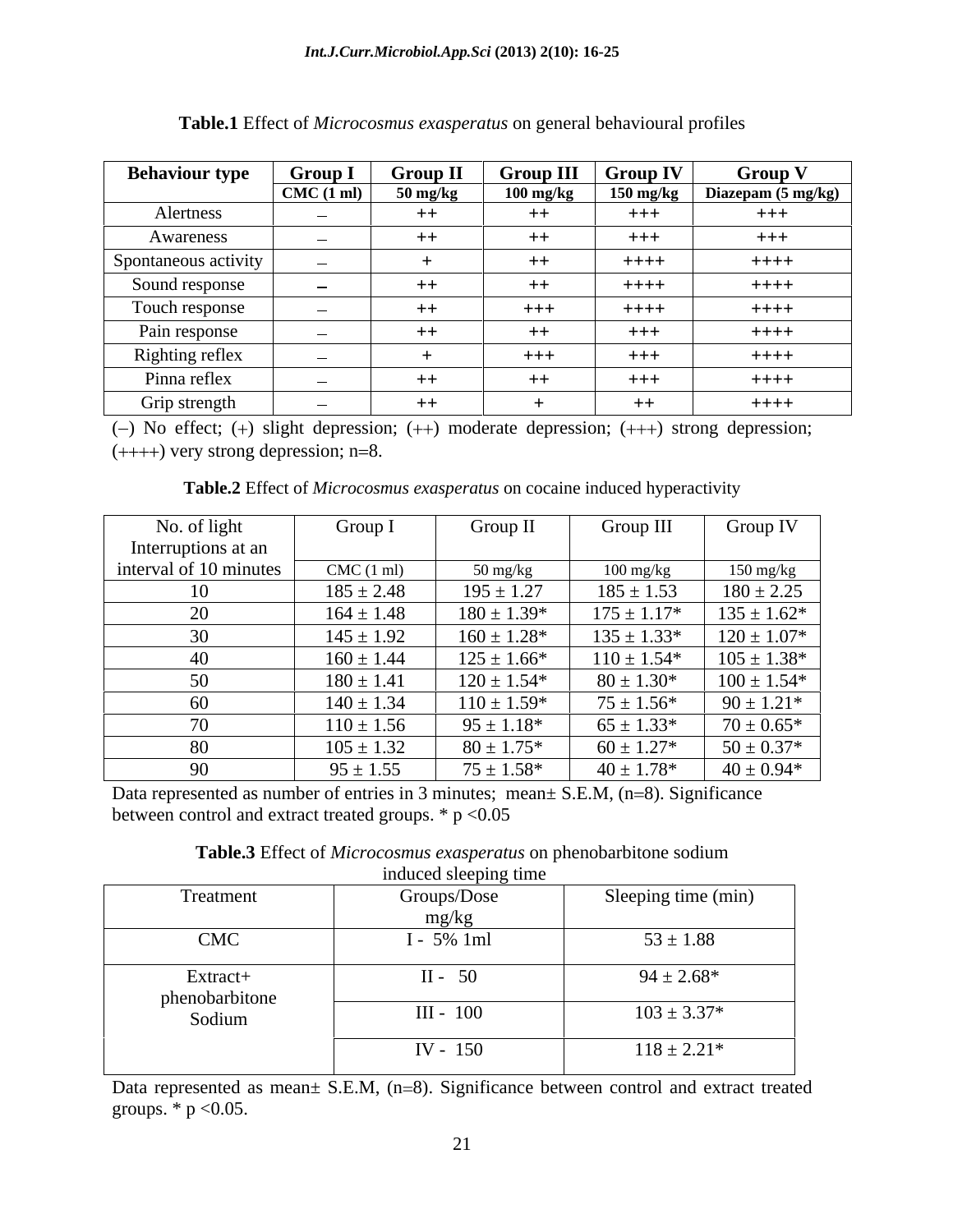| Treatment | Groups $\&$   |                                   |                 | Y – maze Test   |                 | Head dip                         |
|-----------|---------------|-----------------------------------|-----------------|-----------------|-----------------|----------------------------------|
|           | Dose<br>mg/kg | Number of entries after treatment |                 |                 |                 | Test                             |
|           |               | JV.                               |                 |                 | 120             |                                  |
| CMC       | $I - 5% 1ml$  | $9.6 \pm 0.11$                    | $9.8 \pm 0.85$  | $9.9 \pm 0.44$  | $10.3 \pm 0.29$ | $95 \pm 4.20$                    |
| Extract   | $II - 50$     | $6.2 \pm 0.25$                    | $6.5 \pm 0.36$  | $6.8 \pm 0.36$  | $7.3 \pm 0.30$  | $55 \pm 2.48$                    |
|           | III - 100     | $4.5 \pm 0.84*$                   | $5.2 \pm 0.22*$ | $5.5 \pm 0.23*$ | $5.1 \pm 0.62*$ | $35 \pm 1.66*$                   |
|           | IV - 150      | $3.7 \pm 0.45*$                   | $3.3 \pm 0.75*$ | $3.5 \pm 0.94*$ | $3.4 \pm 0.28*$ | $30 \pm 1.27*$                   |
| Diazepam  | $V - 5$       | $3.1 \pm 0.44*$                   | $3.5 \pm 0.51*$ | $3.6 \pm 0.28*$ |                 | $3.3 \pm 0.18$   $37 \pm 2.56^*$ |

**Table.4** Effect of *Microcosmus exasperatus* on exploratory behavior

Data represented as mean $\pm$  S.E.M, (n=8). Significance between control and extract treated group.  $*$  p < 0.05.

**Table.5** Effect of *Microcosmus exasperatus* on muscle relaxant activity

| Treatment       | Groups/Dose<br>(mg/kg) | <b>Traction test</b> | Rotarod test      |
|-----------------|------------------------|----------------------|-------------------|
| <b>CMC</b>      | $I - 5% 1ml$           |                      |                   |
| <b>Extract</b>  | $II - 50$              | $75*$                | 50<br>$\bm{\cup}$ |
|                 | III - 100              | $85*$                | 60*               |
|                 | <b>IV - 150</b>        | $95*$                | $70*$             |
| <b>Diazepam</b> | $V - 5$                | <b>100</b>           | 100               |

Data represented as percentage animals showing a negative results mean $\pm$  S.E.M, (n=8). Significance between control and extract treated groups.  $* p < 0.05$ .

induced after cocaine injection was The hyperactivity in the nigrostriatal evident on treatment with the ethanolic dopaminergic system reflects the motor extract of *Microcosmus exasperatus* from disturbances induced by cocaine. Earlier 40 through 90 minutes. Normally studies using plant extracts have administration of cocaine releases both demonstrated that dopamine antagonists dopamine and noradrenalin which stops the normal exploratory, grooming, rearing hyperactivity (O'Neill and Shaw 1999). In and gnawing behavior of mice. Dopamine the present study, the hyperactivity antagonists prevent these effects by induced by cocaine in mice was inhibited destroying the dopamine containing cell by the extract of *Microcosmus exasperatus*  bodies in CNS but the noradrenergic showing the presence of dopamine system is not inhibited (Srikanth and Muralidharan, 2009; Chung *et al.,* 2002).

are responsible for preventing antagonists.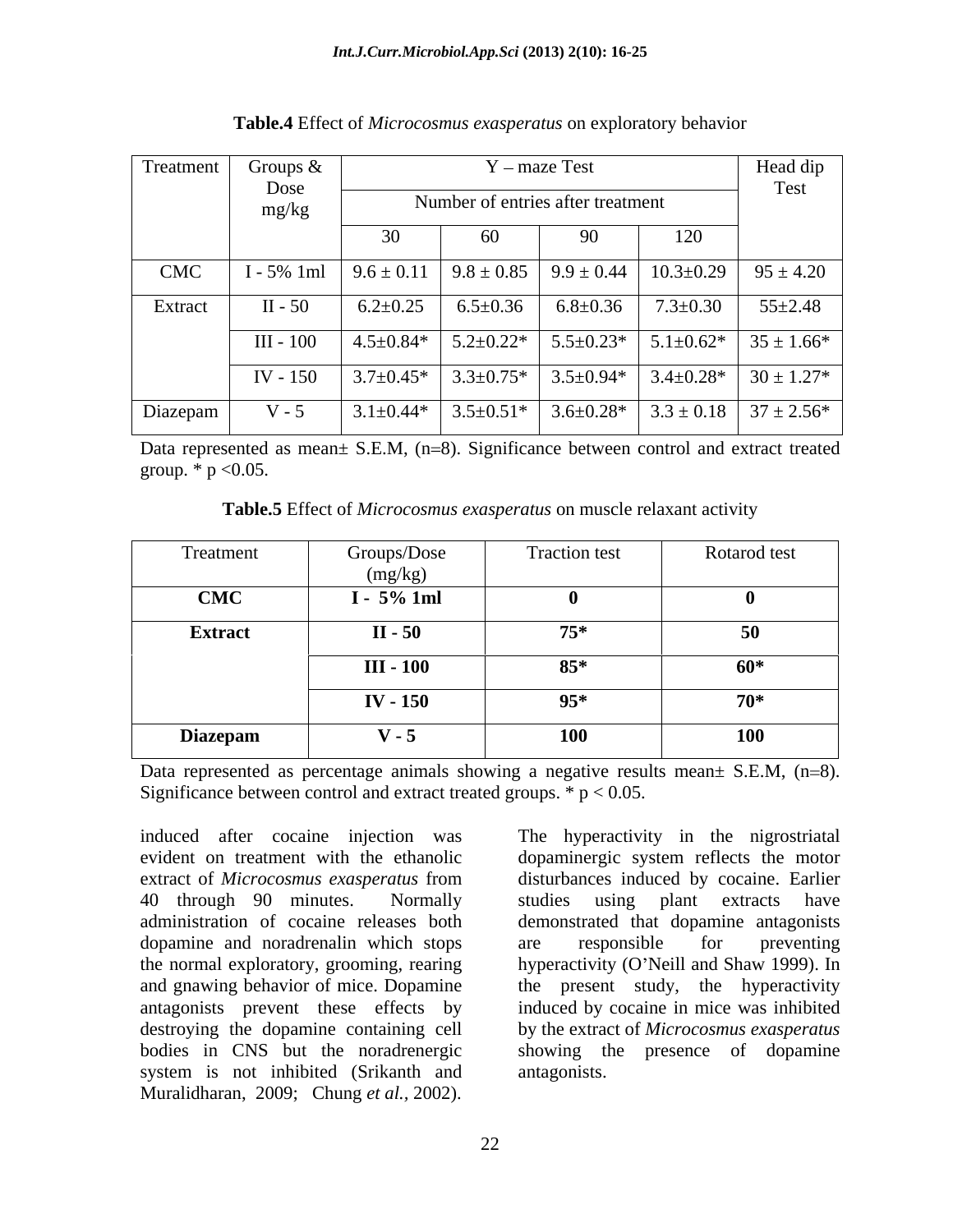## **Effect of phenobarbitone sodium induced sleeping time**

A graded inclination in the phenobarbitone sodium induced sleeping time in a dose *exasperatus* (Table. 3). A significant phenobarbitone suggests an elevated sedative activity. This can be related to the interaction of benzodiazepines and related CNS as reported using some plant extracts activity of CNS. The extract of on treatment with methanolic extract of saponins, flavonoids, quinones,

noted in animals treated with the extract of *exasperatus* showed pharmacological control*.* In case of head dip test also there exploratory behavior in mice using  $y -$  constituent and mechanism of action is yet maze and head tip tests similar to that of (Onaivi *et al.*, 1992). The same mode of activity. action may be suggested for the reduction in exploratory behavior of the treated groups indicating the presence of CNS depressant agents in the extract. Earlier The authors express their sincere thanks to reports with the extract of other colonial the UGC, New Delhi- F. No. 39- 588 / ascidians of Tuticorin water have also revealed a decline in locomotor activity Dr. R. Sampathraj, Director, Samsun (Rajasekaran *et al.,* 2003, Rajesh and Clinical Research Laboratory, Tirupur for Murugan, 2013).

## **Muscle relaxant activity**

dependent manner was evident on reduced in the rotarod test in a dose related treatment with the extract of *Microcosmus*  way (Table. 5). An increase in the number increase in the hypnotic effect induced by bar at a higher dose as an indication of compounds that bind to receptors in the activity may be due to the depressant (Ramanathan *et al.,* 2008). A similar increase in sleeping time has been noticed alkaloids, terpenoids, steroids, tannins, the colonial ascidians (Rajasekaran *et al.,* anthraquinones, phenols and aromatic 2003, Rajesh and Murugan, 2013). acids. Alkaloids have been indicated to **Exploratory behavior in mice** reports (Van Wyk and Gericke, 2000, A decrease in exploratory behavior in y Lewis, 2003). The present investigation maze test in a dose related manner was with the ethanol extract of *Microcosmus Microcosmus exasperatus* compared with activity identical to that of the standard was a marked decrease in response as antagonist of cocaine. Though the extract shown in table 4. Different dose of the has CNS depressant activity and properties extract exhibited a marked fall in to relieve pain the exact chemical standard drug. At a low dose, the standard the isolation of the pure compound may drug diazepam acts as an anxiolytic, lead way to the discovery of drug anticonvulsant and induce sedation molecules with potent CNS depressant A significant failure was noted in the traction test on administration of the extract. The motor coordination was of falls and a decrease in the time on the muscle relaxant activity were detected in rotarod test (Onaivi *et al.,* 1992). The lack in motor coordination and muscle relaxant activity of CNS. The extract of *Microcosmus exasperatus* contains saponins, flavonoids, quinones, produce CNS depressant action in many Dewick, 2002, Carlini, 2003, Lewis and *exasperatus* showed pharmacological drugs diazepam, aminobarbitome and an constituent and mechanism of action is yet to be ascertained. Hence further studies on activity.

# **Acknowledgement**

2010 (SR) for financial assistance and to animal studies**.**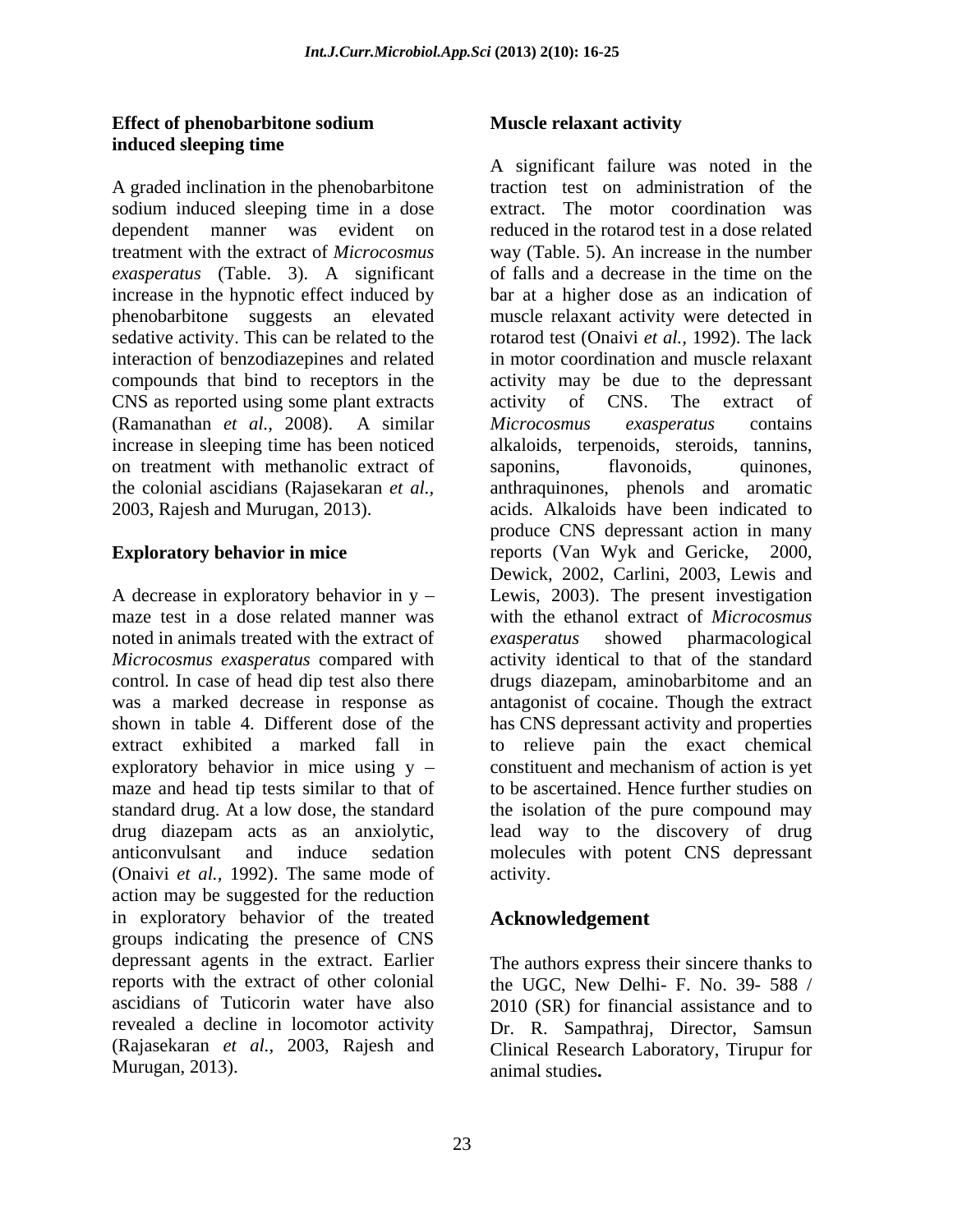- Carlini, E.A., 2003. Plants and the central Boichem. Behav. 75: 501-512.
- Dandiya, P.C., and Collumbine, H. 1956. (Giard). J.<br>Studies on Acorus calamus (J.) some 145: 49-63. Studies on *Acorus calamus* (L.) some pharmacological action of the volatile oil. J. Pharmacol.Exper. Therapeut. Char<br>125: 353-59 and
- Shasipriya and Uma, V. 2013. CNS 1878. activity of the methanol extract of animal model. J. Pharma. Boisci. 5:
- products: a biosynthetic approach. 187<br>John Wiley and sons West Sussex pp. 62. John Wiley and sons, West Sussex. pp.
- Dixit, V.K., and Varma, K.C. 1979. Effect of essential oils of rhizomes of
- Dunham, N.W., and Miya, T.S. 1957. A note on a simple apparatus for detecting neurological deficits in rat
- Gomathy, S., V.K. Meenakshi., S. components of *Microcosmus*<br>Senthamarai D Shanmugapriya M exasperatus. Heller, 1878. Senthamarai., D. Shanmugapriya., M. Paripoornaselvi and Chamundeswari, J.Curr.Chem. Pharm. Sci. 2: 271-273.<br>
K P 2012 Studies on the distribution OECD (Organization for Economic K.P. 2012. Studies on the distribution of ascidians. Proceedings of 8<sup>th</sup> all India conference of KAAS. Vol.III
- Chung, I.W., A. N. Moore, W.K. Oh, M. F. O Neill, J.S. Ahn, J.B. Park, U.G. Kang and Y.S. Kim. 2002. Behavioral pharmacology of polygalasaponins efficacy. Pharmacol.Biochem. Behav.
- Lewis, W.H., and Lewis, P.F. 2003. Medical botany: plants affecting

**References** human health. John Wiley and sons,Washington. pp. 1-237.

- nervous system. J. Pharmacol. epibiosis. Possible antifouling defense Martin, W., and Bernard, B. 1991. Marine adaptations in *Polysyncraton lacazei* (Giard). J. Experi. Marine Biol.Ecol. 145: 49-63.
- 125: 353-59. and subchronic oral toxicity of Deepika, R., K. Hemamalini., G. Microcosmus exasperatus Heller, Meenakshi, V.K., S. Gomathy and Chamundeswari, K.P. 2012c. Acute *Microcosmus exasperatus* Heller, 1878. J. Microbiol.Biotechnol.Res. 2: 94-98.
- *Solanum pubescens* in experimental 48-51. analysis of the simple ascidian Dewick, P.M., 2002. Medicinal natural *Microcosmus exasperatus* Heller, Meenakshi, V.K., S. Gomathy and Chamundeswari, K.P. 2012a. GC-MS *Microcosmus exasperatus* Heller, 1878. Inter. J. Chem. Tech. Res. 4: 55- 62.
	- 1-188. Meenakshi, V.K., S. Gomathy, M. *Hedychium spicatum* on central nervous system, Indian. J. Pharmacol. Microcosmus exasperatus Heller, 1: 147-149. 1878. Inter. J. Chem. Pharma. Sci. 3: Paripoornaselvi and Chamundeswari, K.P. 2012d. Antidiabetic activity of the ethanol extract of simple ascidian, *Microcosmus exasperatus* Heller, 33-39.
	- and mice. J. American Pharmacol. Chamundeswari, K.P. 2012b. GC-MS<br>Asso 46: 208-209 Determination of the bioactive Asso.46: 208-209. Determination of<br>
	nathy S VK Meenakshi S components of Meenakshi, V.K., S. Gomathy, S. Senthamarai, M. Paripoornaselvi and Chamundeswari, K.P. 2012b. GC-MS Determination of the bioactive components of *Microcosmus exasperatus*. Heller, 1878. J.Curr.Chem. Pharm. Sci. 2: 271-273.
	- <sup>th</sup> all Cooperation and Development), 2002. Sciences. Zoo. 23-31. chemicals/ selection 4: Health effects OECD (Organization for Economic OECD Guidelines for the testing test No. 423: Acute Oral Toxicity- Acute Toxic Method. *OECD.* Paris.
	- indicates potential antipsychotic Comparison of behavioral and central 71: 191. J.Pharmacol. Biochem. Behav. 43: Onaivi, E.S., P.A. Maguiri, N.F. Tsai, M.F. Davies and Locu, G.H. 1992. BDZ binding profile in three rat lines. 825.
		- O'Neill, M.F., and Shaw, G. 1999.